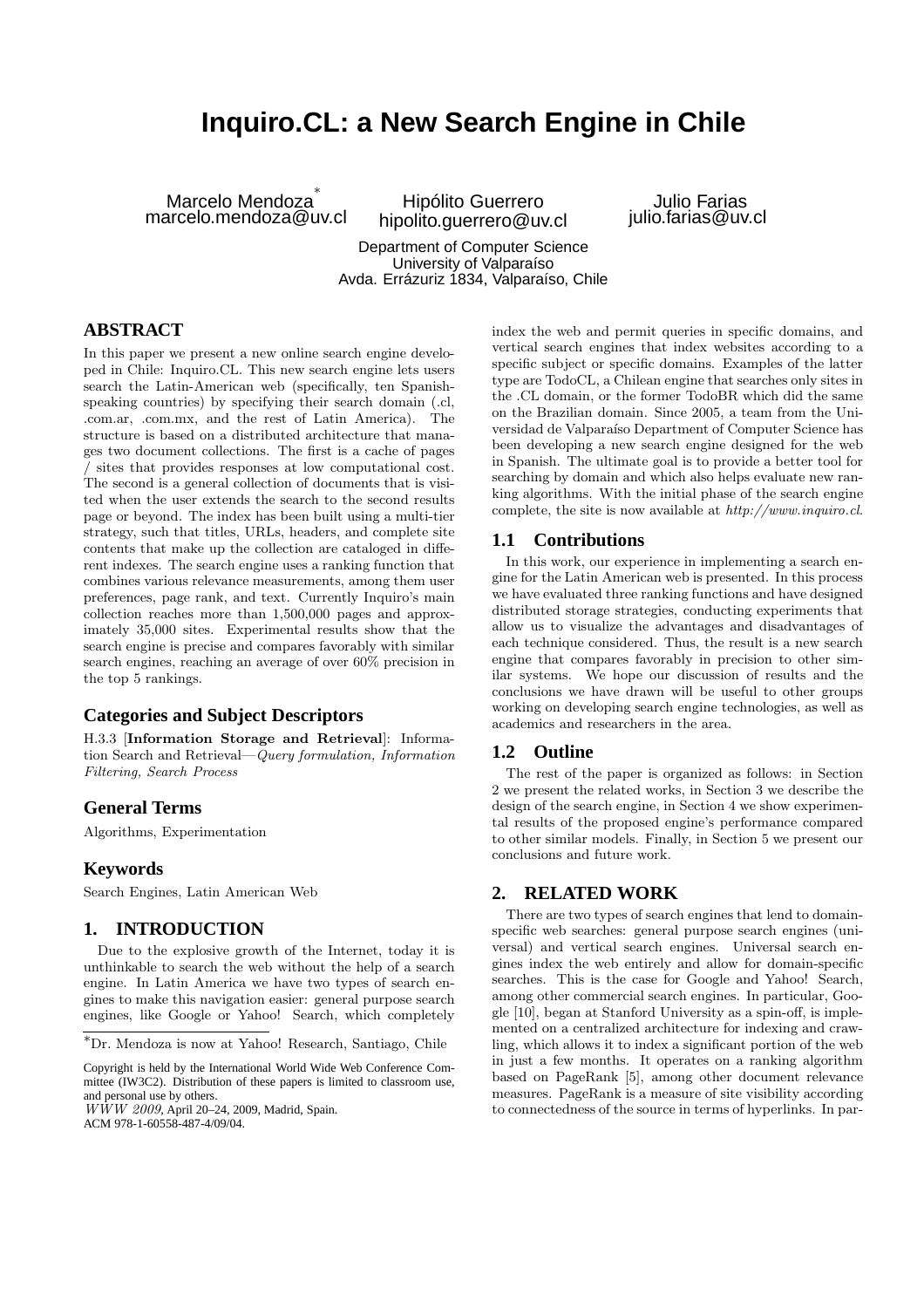ticular, to provide Latin American domain-specific searches, the Google system manages local collections in data centers, where those queries are directed.

Yahoo! Search [9] is a search engine that belongs to Yahoo! Inc. and is currently another important search engine on the web. Originally, Yahoo! Search began as a web directory organized hierarchically that meant searching for sites associated to specific topics. Later, Yahoo! Search incorporated a search engine that operated on a collection of pages indexed by crawling, and on the collection of sites recommended in its directory, thus combining both types of results. Yahoo! Search, like Google, allows users to conduct Latin American domain-specific searches, using local collections for each domain.

At the Latin American level, the site-specific search engines that standout are TodoCL and Mexico Global. TodoCL [11] is a search engine developed as part of family of search engines that include the former TodoBR, for sites in Brazil. TodoCL offers its users a search engine and a web directory affiliated with the OpenDirectory Project initiative. Because it searches the Chilean web, TodoCL can be considered a vertical search engine by location. TodoCL works by locally storing a copy of most Chilean websites, aiding the search for information and allowing for quick access. TodoCL's main objective is to provide precise information quickly, for which it consults an index of 600,000 indexed pages. This web search has gone through several improvements to date, in terms of interface, crawler and ranking. Today it is considered the most important search engine in Chile.

Mexico Global [12] is a search engine powered by a web directory of .com.mx domain-specific sites. The directory is organized hierarchically with 16 categories in the first level. The search engine recommends categories related to the query and categorized websites. This hybrid strategy for recommendations has also been adopted by the Colombian search engine Conexcol.com and the Cuban Cubaweb.cl. Conexcol [13] powers its searches by combining the results provided by the search engine with those from a local directory of 14 principal categories. Cubaweb [15] is primarily focused on facilitating searches for tourism, so it is considered a vertical search engine. Cubaweb allows users access to a directory of 12 main categories and provides access to sites related to specific places in Cuba. The search engine only recommends sites found in its local directory.

# **3. SEARCH ENGINE DESIGN**

At the start of 2005, a group of academics and students from our Department of Computer Science decided to focus on designing a search engine dedicated to the Latin American internet written in Spanish (that is, excluding sites written in Portuguese) by specifying the domains on which the sites are hosted.

A first version was developed using a centralized architecture and considering one server to hold the collection and handle the search engine. The ranking function used was text-based, using the model  $Tf - Idf$  [4] and the PageRank measure was incorporated into this function. The results in the first precision tests were disappointing, achieving average precision between 25% and 30%, according to evaluations based on expert criteria. Starting at the end of 2006, a second version was developed whose main objective was to make the following improvements: 1) Restructure the

search engine by introducing distributed process architecture, 2) Improve the search engine's precision by including other measures of relevance. With regards to the architecture of the search engine, the downloading and collection indexing were separated from the search engine itself. The first of these improvements was called Inquiro, which lends its name to the search engine, and the second improvement was called Sator. In this new versions of the search engine, Inquiro will only store a cache of web pages / sites which will be pulled from a main repository of data managed by Sator. Thus, we hope to improve the search engine response times, given that it will refer to a collection smaller than the complete collection.

## **3.1 Search engine architecture**

The project is composed of four subsystems operating cooperatively together. Two of these are characterized by the way they work and carry out their processes: the first operates offline while the second runs online. We understand the offline process as everything occurring before interaction with the user (before the query is processed), while online implies direct interaction with the user (processing the query and preparing the ranking). The other two subsystems are characterized by their support of the site distribution processes in both collections.

The offline subsystem is responsible for generating the information necessary for the entire system to work, performing tasks like crawling and indexing. The online subsystem is responsible for the ranking and subsequent display of results. The mediating subsystems are responsible for distributing the documents between the two main modules (Inquiro and Sator) and maintaining the primary collections and cache.

Figure 1 shows the structure of the system expanded to show subsystems and a description of the information flow. As shown in the figure, the indexing module that stores the documents collected in the primary index performs the task of crawling by using an additional module called WIRE. WIRE [8] is a set of freeware tools developed by the Center for Web Research [14], which allow a crawler to be used and to extract statistics from the crawling process and the documents indexed. On the other hand, the Inquiro and Sator modules communicate through their intermediary modules, whose objective is to maintain both document collections (cache and primary index).

Next the internal structure of each subsystem is described:

## *3.1.1 Query Engine*

Composed of 4 modules: 1) Vectorized user query module: responsible for vectorizing the user's query. This module processes the query, vectorizing and storing it in the cache. 2) Relevant document search module: responsible for retrieving documents relevant to the query from the cache. 3) Results ranking module: responsible for ordering the documents retrieved from the collections (ranking process). For this process, the documents are ranked through a combination of relevant measures, among them: PageRank, user preferences registered in the logs (clicks) and the similarity of the document to the query using  $Tf - Idf$ . 4) Document list module: responsible for the pagination of the references retrieved from the cache and the primary index. By default each page result shows ten sites relevant to the query.

### *3.1.2 Inquiro mediator*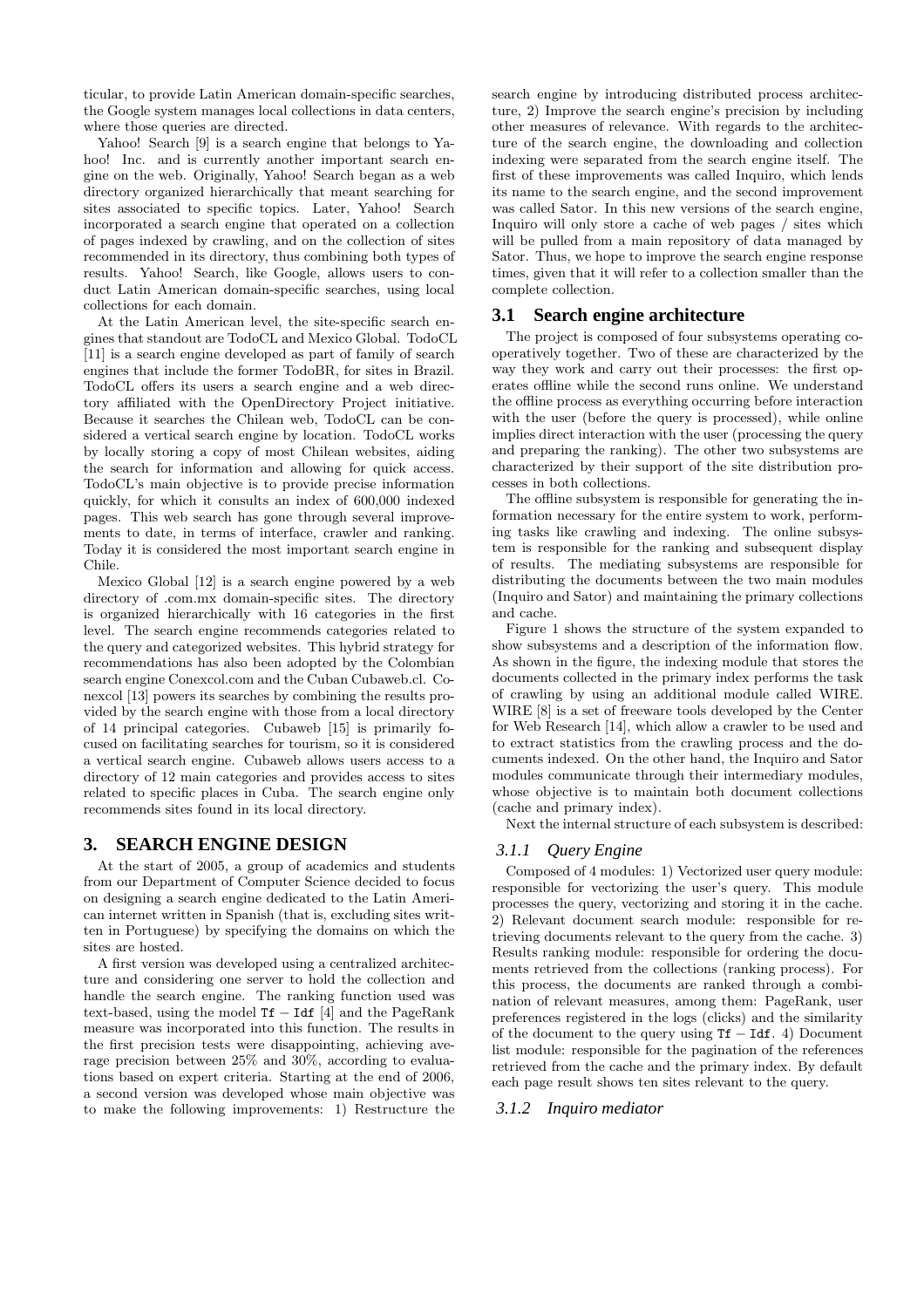

Figure 1: Distributed indexer-query engine architecture

Composed of two modules: 1) Query administrator module: responsible for verifying that the quantity of results obtained from the cache is enough to be displayed on the first page. If not, it requests more documents from the primary index to complete the top-ten ranking and the rest of the page results. 2) Document distribution module: responsible for maintaining the database cache. Only the ten most popular documents belonging to the top-k most frequent queries (a value of the k parameter is defined in the experiments section).

#### *3.1.3 Sator mediator*

Composed of two modules: 1) Query administrator module: responsible for asking the primary index for pages / sites relevant to a query. 2) Document distribution module: sends the cache the top ten most popular documents for the top-k most frequent queries.

#### *3.1.4 Indexer*

Composed of two modules: 1) Indexer module: responsible for maintaining the primary index updated and incorporating new sites / pages. 2) Collection download module: responsible for communicating with WIRE. In this module the parameters are configured to for the crawling process, such as the quantity of process iterations, the ccTLD where the crawling process will occur (crawling by domain), the number of pages / sites to download, the list of seed pages / sites, the maximum number of sites to visit, among other parameters in the process.

### **3.2 Logic Design**

In this section we explain the design criteria that were used to define three sensitive functions of our search engine: the distribution of data between subsystems, index maintenance, and the design of the ranking function.

#### *3.2.1 Data distribution*

The proposed search engine administers two independent

collections, through which searches are conducted. The first is a cache collection, maintained in the Inquiro subsystem, which is rapidly accessible given that it handles a smaller index. The second is a general collection stored on the Sator subsystem, which has a slower access than the cache collection because of its larger index size. This later collection is remotely stored, so it requires a remote invocation of methods. The collections are stored in mixed format, that is, the index is stored in text files and the rest of the data that describe the documents and queries, like clicks, PageRank and URLs among others, are stored in related databases. Two modules are responsible for coordinating the distribution of data between the two collections: a mediator stored in the Sator subsystem and another in the Inquiro subsystem. The Inquiro mediator asks the Sator mediator for the documents that will allow it to complete the list of results that has been created considering only sites / pages from the cache collection. The Inquiro mediator prioritizes these requests to Sator, giving greater priority to those queries that have not been able to show the first page of results to the user (top ten results). In addition to this function that supports the query processing, the Inquiro mediator is responsible for incrementing the click counter associated with each selected document, whether it is in the local collection (cache) or otherwise notifying the change to the Sator mediator to update the general collection. Finally, the Inquiro mediator is responsible for determining the documents that should form part of the cache, registering the top-k most popular queries and retrieving the top ten ranked documents, storing them in the cache if they are in the general collection. The value of the k parameter is determined in the experiments section.

The Sator mediator is responsible for responding to the Inquiro mediator's requirements. Also, along with the Inquiro mediator it is responsible for distributing the sites / pages between the two collections, leaving the most visited in the cache and keeping the rest of the collection in the primary index it administers. Upon receiving a request from Inquiro to complete a list of pages / sites recommended for a query, it runs a search in the primary index and produces a list of recommendations which is then sent to Inquiro for ranking. It also receives the notifications from Inquiro to add to the document click counter, modifying its value in Sator's related database.

Both mediators should communicate every so often to recalculate the top-k most frequent queries, to recalculate the top ten of each of those, and to update both indexes. The updating period is determined in the experiments section.

#### *3.2.2 Indexer*

Both the cache index and the primary index are structured in multi-tiers. The first tier corresponds to an index that contains the titles of the sites / pages indexed by Sator. A second tier contains the URLs. The third tier contains the site / page header (the first five lines). Finally, a fourth tier contains the content (complete text) of the indexed sites / pages. The implementation of multi-tier indexes allows us to build relevant document lists, weighting differently similarities in titles, URLs, headers and content in the ranking. This also facilitates and accelerates the document search because the set of ranked documents has a maximum of 1,000, discarding the rest of the rankable documents. To determine the set of 1,000 rankable documents we first look in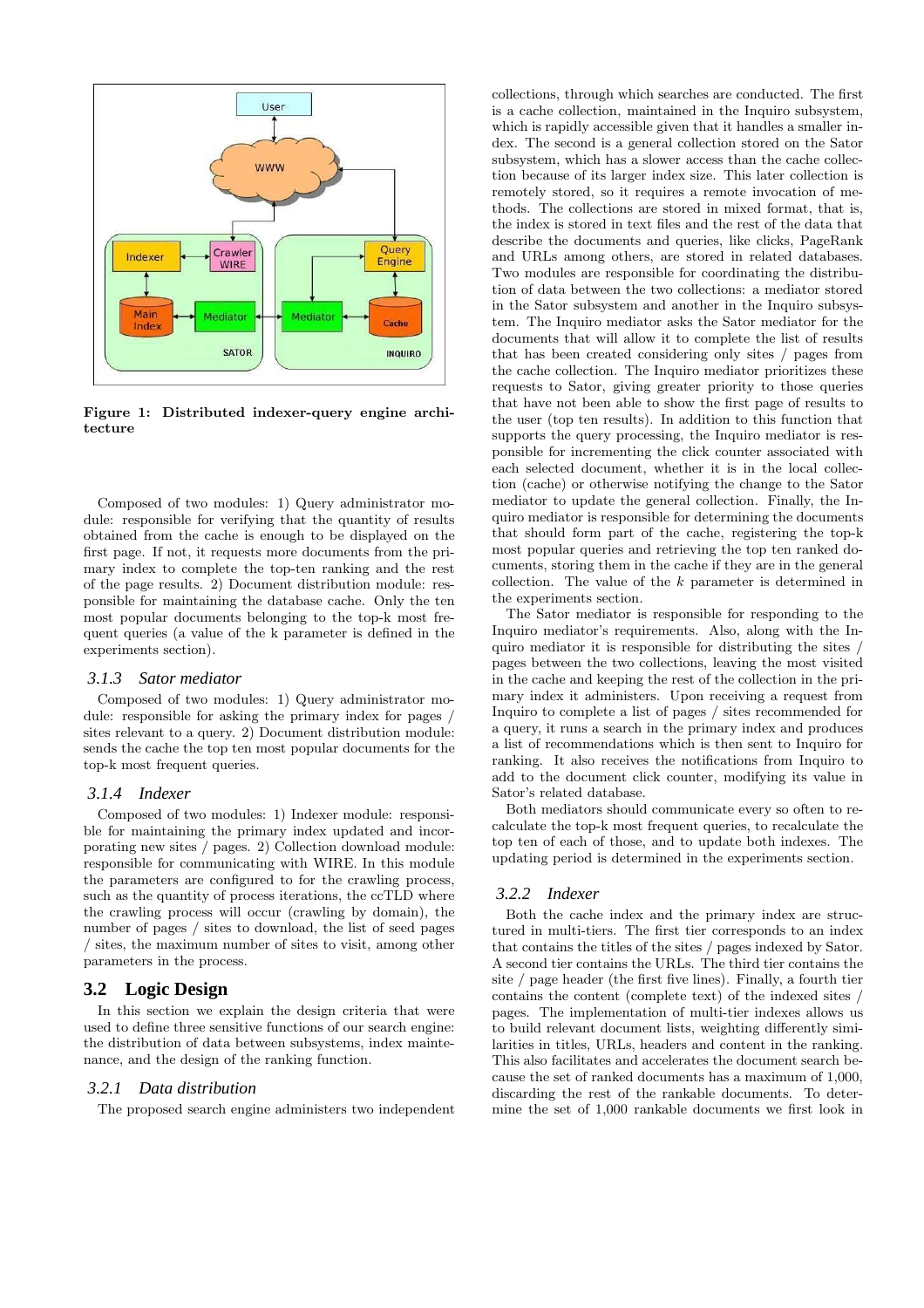the title tier, then at the URLs, then in the header tier, and finally in the content tier. This allows us to implement a relaxed search strategy, since we can discard searches in later tiers if the first 1,000 documents have been retrieved in the present tier. The index is built using an incremental algorithm as a base, which allows new documents to be indexed without discarding the previous index. Because two different collections are maintained and given the redistribution of sites / pages conducted by the mediators that periodically remove documents from one index to put into another, we have added a reverse index to the primary index. That is, iddoc - idword, so as to facilitate the elimination of documents, avoiding the need to scan the entire index.

#### *3.2.3 Ranking*

The ranking was implemented using a combination of various types of relevance measures. First, we consider a scheme Tf − Idf to estimate the relevance of a document to a textbased query. The similarity function used is the Cosine similarity, which is applied to each tier of text in the index (title, URL, header, body text). With that, we get 4 measures of relevance. Another measure of relevance considered is PageRank [5]. The value of PageRank for each document has been recovered using the WIRE module attached to our search engine. Given that the PageRank values are very low, we use a watered-down logarithmic version of its value given<br>  $1 + \log_{10}(PR(u))$  which is standardized for by  $PR_{soft}(u) = \frac{1 + log_{10}(PR_{M\alpha}(u))}{1 + log_{10}(PR_{M\alpha}(u))}$ , which is standardized for the maximum PageRank value in the collection. This allows  $PR_{soft}(u) \in [0, 1]$ . Finally, the last measure of relevance considered in the ranking function relates to user preferences. Claypool et al. [3] have shown that user preferences can be interpreted as implicit measures of relevance. In the Inquiro ranking we will consider the unbiased version of user preferences with respect to the position of the documents in recommendation lists, according to the model proposed by Baeza-Yates et al. [2]. Following the model for bias reduction, user preferences adjusted according to their bias to the position are given by:  $\text{AdjPop}(u, q) = \text{Pop}(u, q) \times r^b$ , where Pop $(u, q)$  corresponds to the fraction of clicks from u document over all the sessions of  $q$ ;  $r$  corresponds to the position of  $u$  in the raking of  $q$ ; and  $b$  is a parameter of the model. Experimental results approximate the value of  $\hat{b} = 1.44$ .

To combine the six measures of relevance considered in the ranking function, we use a linear combination. Let  $Sim_{\text{title}}(u, q), Sim_{\text{URL}}(u, q), Sim_{\text{header}}(u, q) \text{ and } Sim_{\text{full}}(u, q) \text{ be}$ the Cosine similarities using the Tf − Idf scheme for the query, title, URL, header, and document content respectively. Let  $PR_{soft}(u)$  and  $AdjPop(u, q)$  be the PageRank measurements and Popularity adjusted respectively. The score of document u with respect to query q is given by:

$$
\begin{array}{lcl} R(u,q) & = & \alpha \times \mathtt{Sim_{title}}(u,q) + \beta \times \mathtt{Sim_{URL}}(u,q) \\ & & + & \gamma \times \mathtt{Sim_{header}}(u,q) + \delta \times \mathtt{Sim_{full}}(u,q) \\ & & + & \epsilon \times \mathtt{PR_{soft}}(u) + \zeta \times \mathtt{AdjPop}(u,q), \end{array}
$$

where  $\alpha$ ,  $\beta$ ,  $\gamma$ ,  $\delta$ ,  $\epsilon$  and  $\zeta$  are the factors of the linear combination of measures, where  $\alpha + \beta + \gamma + \delta + \epsilon + \zeta = 1$ . The values of these factors are determined in the experiments section.

# **3.3 User Interfaces**



Figure 2: Query engine user interface

|                                                                                                                                                                                                                            | universidad                                                                                    | Búsquedo |  |
|----------------------------------------------------------------------------------------------------------------------------------------------------------------------------------------------------------------------------|------------------------------------------------------------------------------------------------|----------|--|
| <b>NQUIRO.CL</b>                                                                                                                                                                                                           | Búsqueda en Argentina O Búsqueda en Chile<br>Búsqueda en México<br>Resto de Latinoamérica<br>O |          |  |
|                                                                                                                                                                                                                            |                                                                                                |          |  |
| Los términos de la busqueda fueron universidad                                                                                                                                                                             |                                                                                                |          |  |
| La cantidad de documentos recuperado es 4594 en un tiempo de 688 milisegundos                                                                                                                                              |                                                                                                |          |  |
| [1] La Nación : Indispensable para decidir<br>DESCRIPCION: PORTADAI EDICIONES ANTERIORES Último momento » Registrarse a La Nación News<br>SECCIONES Noticias más leidas206a Política Negocios Paí<br>Pagerank: 0.001371462 |                                                                                                |          |  |
| URL: www.lanacion.com.py/sec.php?sec=8                                                                                                                                                                                     |                                                                                                |          |  |
|                                                                                                                                                                                                                            |                                                                                                |          |  |
|                                                                                                                                                                                                                            | ٠                                                                                              |          |  |
|                                                                                                                                                                                                                            | ٠                                                                                              |          |  |
|                                                                                                                                                                                                                            |                                                                                                |          |  |
| [10] Ciencias Agrarias y Veterinarias                                                                                                                                                                                      |                                                                                                |          |  |
| DESCRIPCION: Inicio   Publicaciones y Provectos   Documentos y Avuda Página principal Publicaciones Medicina,<br>Salud y Medio Ambiente Ciencias Agrarias y Veterinarias Bi<br>Pagerank: 0.0004664992                      |                                                                                                |          |  |
| URL: newton.cnc.una.py/id370.htm                                                                                                                                                                                           |                                                                                                |          |  |
| Páginas de resultados: 1 2 3 4 5 6 7 8 9 10 Siguiente                                                                                                                                                                      |                                                                                                |          |  |
|                                                                                                                                                                                                                            |                                                                                                |          |  |

Figure 3: Answer list user interface

This section describes the design of the human-machine interface for the subsystems that compose our search engine. Of the four subsystems that make up our search engine, only two of them interact with the user: the indexer, which is used by the system administrator, and the query engine, which is used by the end-user. To develop the user interface of the query engine, the design objective was to be as intuitive as possible and to offer great ease of use. This subsystem has two interfaces: the query input interface and the results display interface. The navigation through these interfaces is oriented towards a request-response system, facilitating the use of the search engine. In the input interface the user can restrict the domain to search to .cl, .com.ar, .com.mx or the rest of Latin America, as shown in Figure 2.

The results display interface shows ten sites per results page, showing in the upper right corner the text search box. Each recommendation shows the title, URL and a snippet built from the header (the same that is considered for ranking, with a maximum length of two lines). In the page header the number of results retrieved and the query processing time in milliseconds are shown. At the foot of the page is the pagination of results. The interface is shown in Figure 3.

With respect to the design of the indexer interface for system administration, it is important to consider that this user has greater knowledge about the internal processes of a search engine. Thus the interface can use terminology specific to the area and can describe more precisely the features that can be accessed from within. These interfaces were developed using interactive menu styles, which lessen the training time needed to learn how the system works. In this stage, 6 interfaces were developed: login, main menu, download collection, collection indexing, statistics, and lo-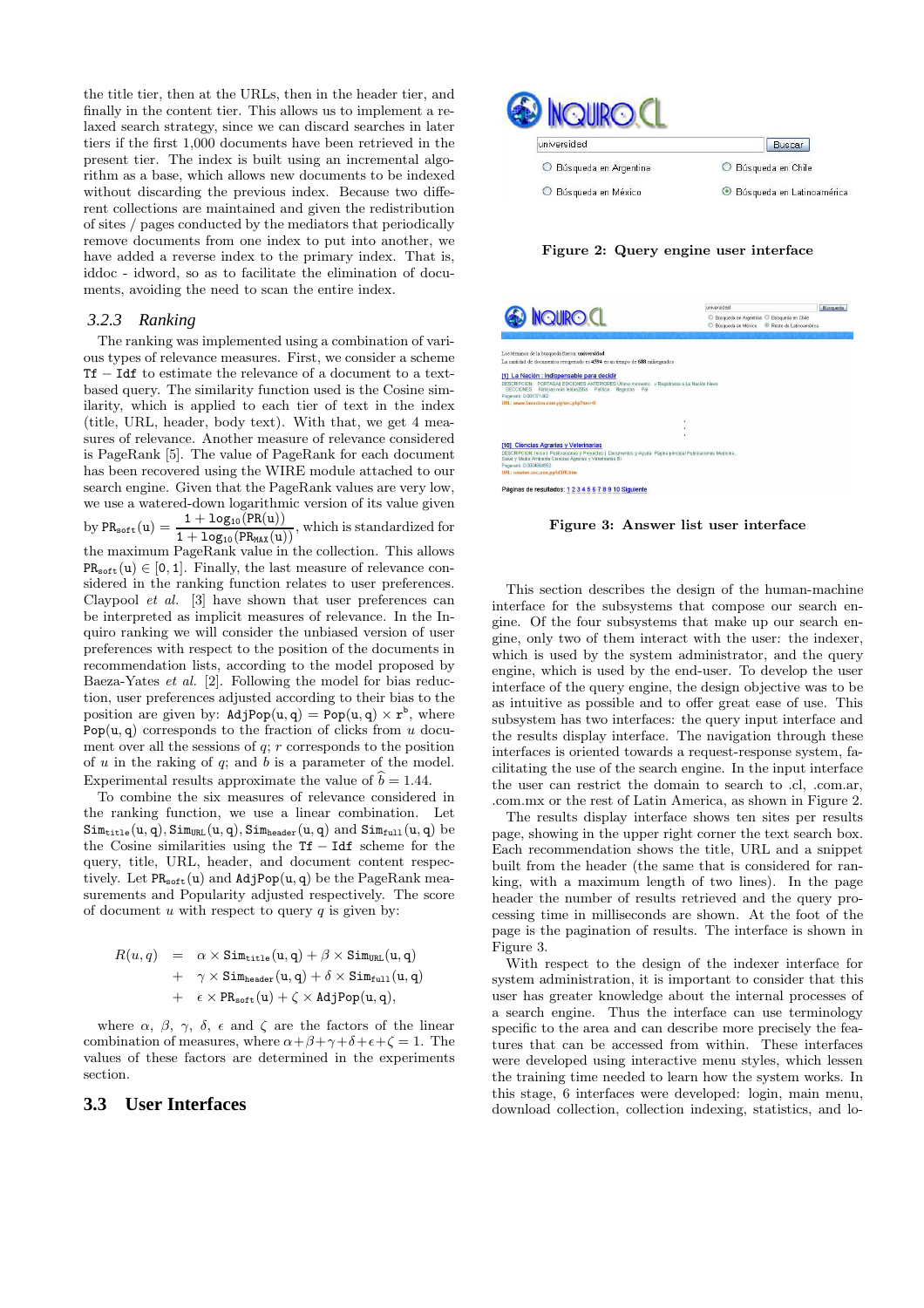

Figure 4: Indexer user interface

gout. Figure 4 shows the download collection interface that interacts with WIRE and allows parameters for crawling to be specified, such as the location of the seed file and the maximum number of documents to retrieve.

## **4. IMPLEMENTATION**

In its first version, the system was developed in Java using J2SE 1.5 over DBMS PostgreSql 8.2 that allowed information about queries and documents like PageRank to be stored. The new version uses a DBMS PostgreSql 8.3. Both Sator and Inquiro have been developed using Java J2SE 6, including RMI for remotely calling the mediators procedures. In particular, the Sator module was developed on Java Swing. Inquiro runs on Apache Tomcat 5.5, given that part our application works using Servlets. For the development we have used IDE NetBeans and PGAdmin III as GUI for administering the related databases.

We use the 0.14 version of WIRE. FreeBSD version 6.2 was used as operative system for Inquiro and Sator.

## **5. EXPERIMENTAL RESULTS**

The Sator application was evaluated using standard software evaluation methodology, considering unitary testing, integration testing, and system testing, where test had positive results. In this section we will explain in detail the experimental results with respect to three basic functions of a search engine: crawling, indexing, and ranking. The results that will be shown affirm that the search engine presented compares favorably with its peers.

## **5.1 Crawling**

Crawlers scan and collect pages / sites from the web from a set of seeds, from which, following the structure of web hyperlinks, they index and collect new sites / pages referenced from the seeds. This process repeats on the new pages, following in turn the forward links. Different hyperlink scanning strategies can be defined. Basically, the structure of web hyperlinks defines a graph, which can be run in breadth or depth. The site / page servers define usage policies that prohibit an individual crawler from making a large amount

| cctld | <b>Sites</b> | Pages   | Words      | $\overline{\text{Crawling time}}$ [m] |
|-------|--------------|---------|------------|---------------------------------------|
| .ar   | 7,483        | 148,692 | 21,515,800 | 6,205                                 |
| .cl   | 11,569       | 400,007 | 48,781,035 | 991                                   |
| .co   | 2,349        | 166,962 | 15,968,117 | 3,315                                 |
| .cr   | 972          | 155,235 | 17,445,040 | 4,188                                 |
| .ec   | 841          | 66,917  | 13,731,681 | 660                                   |
| .mx   | 6,192        | 182,231 | 19,493,372 | 4,996                                 |
| .pe   | 2,015        | 139,135 | 27,951,729 | 4,016                                 |
| .py   | 842          | 50,794  | 11,045,728 | 1,643                                 |
| SV    | 557          | 100,551 | 11,892,702 | 2,137                                 |
| .ve   | 2,030        | 173,824 | 20,887,288 | 4,877                                 |

Table 1: Crawling results by country code domain.

of requests and consuming the page resources. Therefore, in this sense crawling strategies must be respectful. In general, a good scheduler strategy is scanning in breadth. However, for domain indexing, Baeza-Yates et al. [6] have proven that a better strategy may be ordering the pages by PageRank value. We will use this strategy in our search engine.

The crawler implemented through WIRE lets a scheduler be defined according to the PageRank of the downloaded site / page. To be able to start, the crawler needs to define the domain to be indexed and a list of seeds from which the process can start. In our case, we have decided to collect ten domains: Argentina (.ar), Chile (.cl),Colombia (.co), Costa Rica (.cr), Ecuador (.ec), Mexico (.mx), Peru(.pe), Paraguay (.py), El Salvador (.sv) and Venezuela (.ve).

The crawling process was run from a Lanix Spine 5015MT server with a Pentium processor d940, with a 3.2Ghz Dual Core with 2 GB RAM and two HDD Sata of 250 GB each, over a network with limited bandwidth of 300 KBPS. Given the size constraints we had (500 GB for the main index), the crawling process will be conducted with band width restrictions and a maximum number of document downloads per domain. We will give certain priority to the.cl domain with 1,000,000 sites and a maximum of 50,000,000 document downloads, as opposed to a greater restriction of 100,000 sites and a download limit of 1,000,000 pages for the remaining nine domains. The collection language has been Spanish, and we have considered a list of 50 stopwords, ISO-8859-1 codification, and PageRank score of 100, so that only documents with a high PageRank score are downloaded (give nour size constraints).

Table 1 shows the results for the completed crawling process. Each row shows the number of downloaded sites, the number of downloaded documents, the number of words indexed, and the download time in minutes, per domain.

In total, the collection indexed by Inquiro considers 34,850 sites, 1,584,348 pages, and 208,721,492 words. The processes that took the longest to complete were the Argentine web (app. 5 days), the Mexican web (app. 4 days), and the Venezuelan web (a little less than 3 days). The text preprocessing was supported with the help of the Swish-e package [7], which contributed to the construction of the main index.

### **5.2 Ranking**

Given that our ranking function results from a combination of six measures of relevance, we will assign weights to each of these measures so they can be prioritized. Since we do not have evidence that will allow us to weigh one crite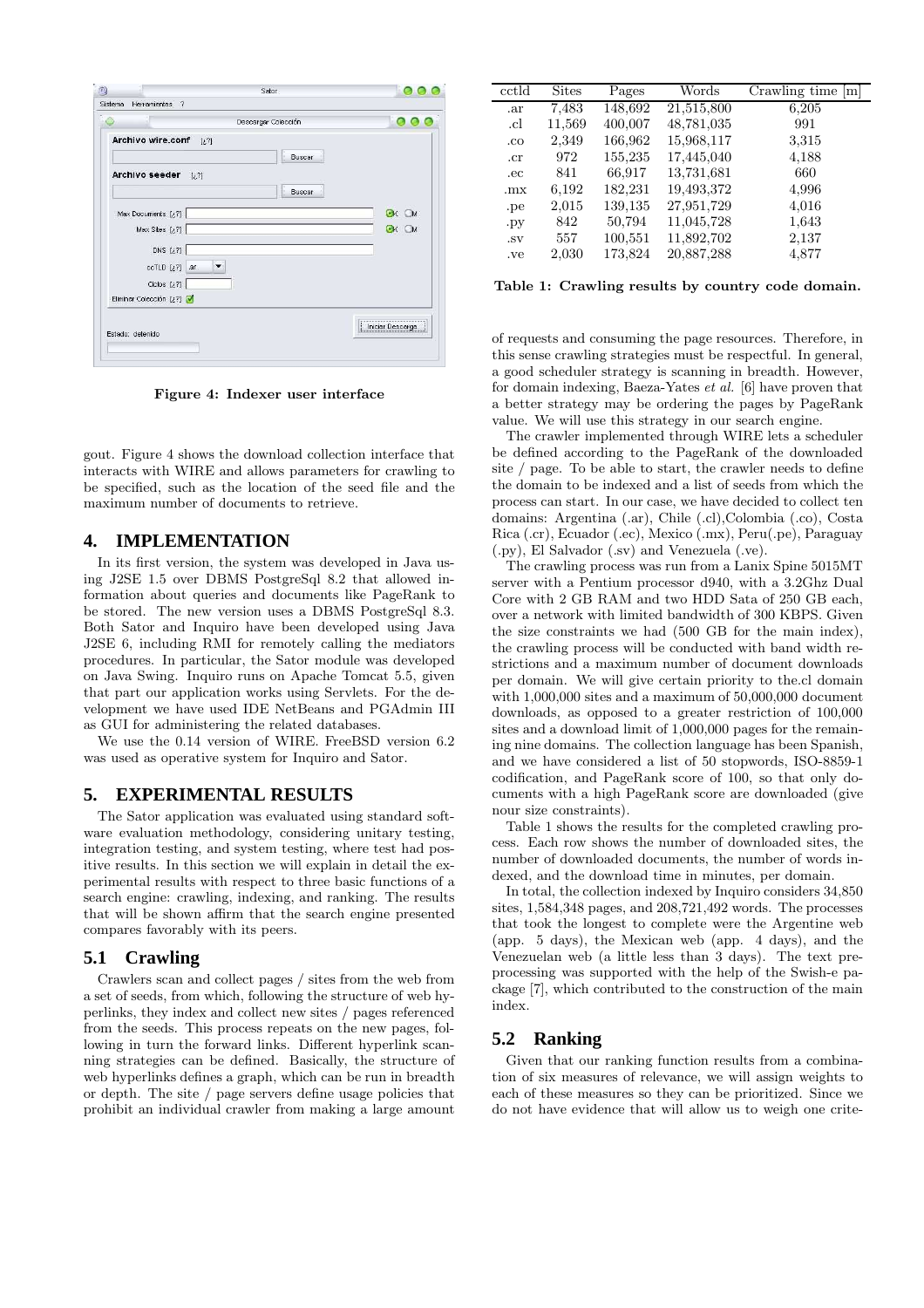rion significantly more than another, we will assign values to the relatively similar coefficients of the score function. We will evaluate three weight assignments, based on the six coefficients of the score function, which are shown in Table 2.

Functions (1) and (2) give similar weights to the six criteria, with the only difference being in function (2), the elimination of the clicks measure to consider the impact of this criterion. Similarly, function (3) does not consider the use of multi-tier text, instead considering only measures of relevance for complete text and PageRank. Function (3) was originally used in the first version of Inquiro.

To evaluate document ranking, we will used the methodology described in [1], which consists of a calculation of performance measures for the top-10 recommended results. Thus, we have randomly chosen 30 queries from the 1,000 most frequent queries made at TodoCL during the second semester of 2006 (extracted from the search log), with the goal of being able to compare our results with the ranking of that search engine. Considering the above, the evaluation will be restricted to the domain .CL, understanding that this result will be generalized and extended to the rest of the Latin American collections. Likewise, we will conduct the comparative precision experiment considering Google restricted to .CL.

To evaluate the impact of user preferences, and given that at the moment of evaluation our search engine logs were not available (since it was not yet online), we asked 100 firstyear Computer Engineering students to make queries and select the documents they thought were most relevant. Each student made 10 queries and checked the first results page shown by the search engine. The clicks were registered and incorporated into the score function calculation (1).

For each of the 30 query samples, we have determined the top 10 recommendations using our method. Seventeen members of our laboratory have evaluated the document recommendations made by our search engine as well as Google and TodoCL, according to their relevance to the query. This has required the evaluation of 712 document pairs - queries (there are documents that are recommended by more than one search engine, for which there is overlap). For each category, the documents recommended by the three search engines have been mixed up, so that the expert evaluations are not biased by their position in the list. Each expert has evaluated 10 queries, approximately equivalent to the evaluation of relevance of 237 documents. To achieve this, the 17 evaluators have used an evaluation page that allows them to express their opinions of relevance on a scale of 0 - 4, from less to greater relevance. Then, for each document pair query, we have calculated the average relevance from the pairs evaluators. Of the 712 total pairs evaluated, 689 received evaluations in agreement (that is, 0 or 1 in the case of no relevance, 3 or 4 in the case of relevance). The remaining 23 pairs were reevaluated by a group of 4 different experts (who did not participate in the first evaluation), reaching a consensus on all the remaining pairs.

The precision results by query have been averaged for each evaluator. Then, for each position, we have calculated the average of the 30 queries, yielding the average precision graph shown in Figure 5.

As shown in the average precision graph, Google earned first place, followed by TodoCL and then Inquiro (1), with comparable precisions and in the range [0.6, 0.8], which makes



Figure 5: Average precision evaluation

our search engine favorably comparable with its peers. The graph also shows that the average precision does not drop significantly as the evaluated result ranks lower. The function with the lowest performance has been Inquiro (3), which can be attributed to not using clicks nor text in multi-tiers, as do Inquiro (2) and (1). Particularly, the inclusion of clicks has caused the performance of Inquiro (1) to surpass Inquiro (2) in precision, leaving it close to the curve achieved by TodoCL.

## **5.3 Data Distribution**

Firsts, we will evaluate the size that the cache collection should be in relation to the quantity of most popular queries considered (top-k). To do this, we will measure the response time of the cache collection. This variable is determined by two factors: the time to search the collection and the time to display the results. To identify the impact of both factors on our measurements, we will make the same query 1,000 times, measuring the response time in two scenarios: 1) total system response time, 2) response time with a limit on the number of results displayed (in this case, top-10). This way, in the first scenario we are measuring the total time (search time plus display time) and in the second, we are only considering the search time. The query made was Universidad Valparaiso Chile, which has 3,441 resulting sites / pages in the collection. Table 3 shows the results achieved with this experiment.

The first column shows the number of queries considered in the cache, the second shows the number of sites indexed, the third lists the number of pages indexed, the fourth the average response time needed for Inquiro to show the first results page and the fifth the search time on the cache. As we can see, the average response time increases with respect to the cache size. This is because the costs of the search increase as the size of the collection increases. However, we can also observe that until a size of 5,000 queries, the time difference is not significant, which changes from 7,500 and up. We will therefore choose a cache with 5,000 queries (app. 50,000 indexed documents). Once the size of the cache collection is determined, we can evaluate the impact of the data distribution strategy used in Inquiro's design. For that, we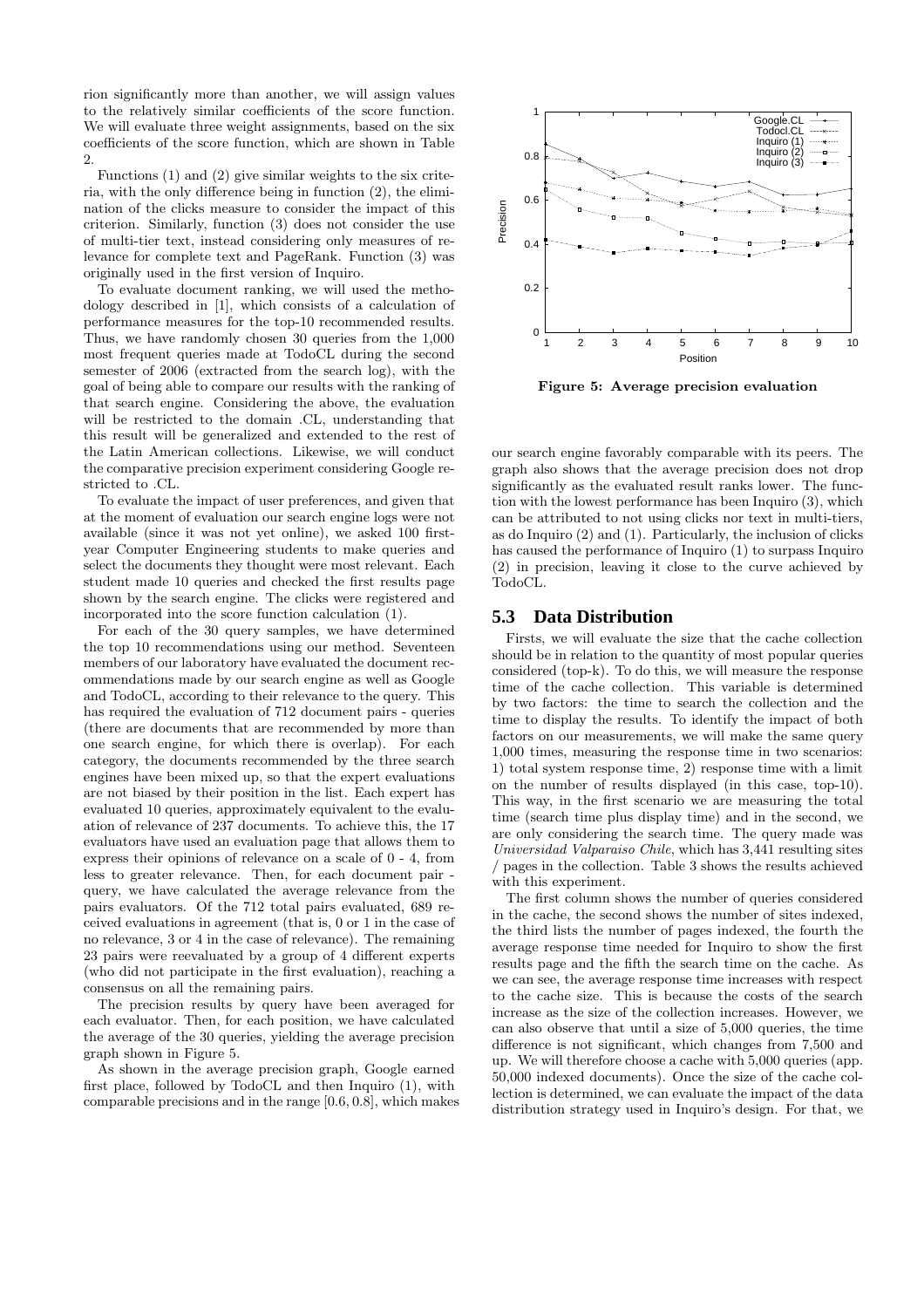| Function          |                          |                          |                          |      |        | Title ( $\alpha$ ) URL ( $\beta$ ) Header ( $\gamma$ ) Full-text ( $\delta$ ) Clicks ( $\epsilon$ ) PageRank ( $\zeta$ ) |
|-------------------|--------------------------|--------------------------|--------------------------|------|--------|--------------------------------------------------------------------------------------------------------------------------|
| (1)               | 0.20                     | 0.20                     | 0.18                     | 0.14 | 0.14   | 0.14                                                                                                                     |
| (2)               | 0.24                     | 0.24                     | $0.20\,$                 | 0.16 | $\sim$ | 0.16                                                                                                                     |
| $\left( 3\right)$ | $\overline{\phantom{0}}$ | $\overline{\phantom{0}}$ | $\overline{\phantom{a}}$ | 0.5  | $\sim$ | 0.5                                                                                                                      |

|  |  |  |  |  |  | Table 2: Score functions evaluated in our experiments |
|--|--|--|--|--|--|-------------------------------------------------------|
|--|--|--|--|--|--|-------------------------------------------------------|

will measure the search engine response times in accessing the main index and accessing only the cache, simulating various users connecting to our search engine. To conduct these tests, we will use JMeter, a tool which allows us to simulate user connections through the creation of threads. The experiment considered 1,000 requests. The cache collection returns lower response times than accessing the main index. The cache collection reached 5,870 requests per minute with an average response time of 306 milliseconds, as opposed to accessing the main index, which reached 66 requests per minute with an average response time of 904 milliseconds.

We also must evaluate the mediators response times. Particularly, a critical factor is the response time of the Inquiro mediator in communicating to the Sator mediator that it needs more documents to complete a query's results list. After 1,000 requests to the Inquiro mediator, the average response time was 2.03 milliseconds. Similarly, the Sator mediator response time was evaluated. With 1,000 requests, the average time was 110.69 milliseconds. On average in this test, the Sator mediator had to process around 3.400 documents per request, with a complete search of the multi-tier index (without relaxed search and without top 1000 restriction).

Finally, we will evaluate how much time is needed to update both indexes. The updating process considers the calculation of the top-k most popular queries, the top-10 ranking for each (since the ranking function includes clicks and therefore can affect the ranking), and finally the updating of the main index and cache. To determine the updating period, we will run the following experiment: With the cache collection empty of indexed documents, and restricted to the .cl domain, for the 5,000 most popular queries on TodoCL, we will generate 1,800 clicks every 12 hours, according to the click distribution by rank (power law) [2]. We will consider clicks in this experiment to simulate the effect of users using our search engine and selecting the shown documents with a bias towards rank position. With this, we can measure the effect of the index updates on the ranking function. This is because by considering clicks in the relevancy calculation, there will be documents that stop being popular (they leave the top-10 list and are therefore eliminated from the cache and are inserted in the main index) and other documents that will join the top-10 ranking (being extracted from the main index and inserted into the cache).

We will consider the following as updating periods: 12 hours, 1 day, 3 days, 7 days, 15 days, and 30 days. In Table 4 we show the number of documents that join and leave the top-10 ranking, according to the updating periods to evaluate.

We can see in Table 4 that the cost of updating the indexes increases as the updating period is greater. However, as the cache fills up, the number of documents that leave / join the ranking are less. Therefore, as the longer observation periods are considered, the updating costs relative to the cost of the first days of operation will be less. That is, on

| Queries | <b>Sites</b> | Pages  | Tot. cost  ms | Search cost [ms] |
|---------|--------------|--------|---------------|------------------|
| 100     | 25           | 921    | 466           | 234              |
| 500     | 103          | 4,853  | 473           | 270              |
| 1,000   | 243          | 9,365  | 468           | 224              |
| 5,000   | 1,012        | 46,862 | 472           | 282              |
| 7,500   | 1,375        | 72,957 | 484           | 372              |
| 10,000  | 2,152        | 96,102 | 491           | 295              |

Table 3: Time response by cache size.

| Clicks                      | Deleted docs | Inserted docs | Total |
|-----------------------------|--------------|---------------|-------|
| $1,800$ (12 hours)          |              | 1,145         | 1,145 |
| $3,600$ $(1 \text{ day})$   |              | 1,873         | 1,873 |
| $10,800$ $(3 \text{ days})$ |              | 2,868         | 2,869 |
| $25,200$ (7 days)           | 8            | 3,860         | 3,866 |
| 54.000 (15 days)            | 64           | 4,552         | 4,617 |
| 108.000 (30 days)           | 216          | 5,051         | 5,267 |

#### Table 4: Index updating costs

average, between days 15 and 30, 43 documents are updated daily, as compared to the first days (12 hours or 1 day) where around 2,000 documents need to be updated. For this, in the first 15 days we use a shorter updating period, and as the engine gets more use, the updating period will decrease. In practice, during the first month we have used daily updates. After the first month we have used additional updates every fifteen days.

## **6. CONCLUSIONS**

We have presented our experience in implementing a new search engine designed for the Latin American web and for domain restriction. The collection contains over 34,850 sites, 1,584,384 pages, and 208,712,492 words from the crawling and indexing done over one month. The index has been built using a multi-tier technique, indexing titles, URLs, headers and body text in different tiers. The ranking function used by Inquiro combines six measures of relevance, four of which are related to the text layers of index sites / pages, in addition to PageRank which lets us consider the structure of web hyperlinks and clicks. The average precision achieved by our ranking function compares favorably to the precisions achieved by Google and TodoCL. Finally we have evaluated our distribution strategy, determining that a cache considering 5,000 queries (app. 50,000 documents in the cache) is enough. We also determined that when running our search engine, we should update both indexes daily, increasing that period to every 15 days once we have surpassed the first month of use.

There are several ways to improve Inquiro. Possibly the most relevant of all is that we run experiments that will allow us to define a ranking function that achieves precision equal to or better than similar search engines. What we have learned in this work is that all the measures of relevance used are useful and allow us to improve our ranking